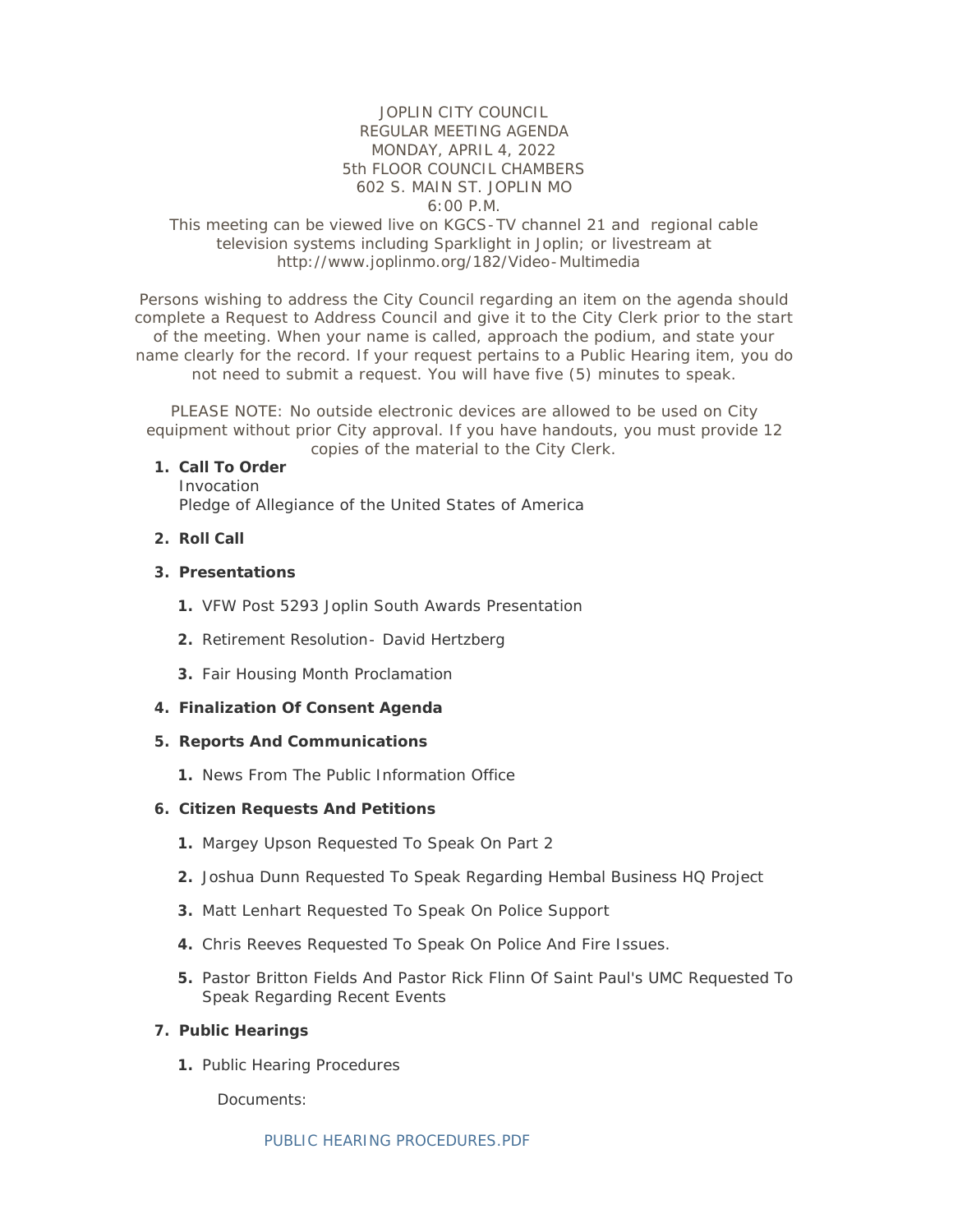COUNCIL BILL NO. 2022-257 **2.**

AN ORDINANCE approving the voluntary annexation by the Council of the City of Joplin, Missouri, of property located 1949 Snowberry Lane, Joplin, Jasper County, Missouri.

Documents:

[CB 2022-257 SUMMARY.PDF](http://www.joplinmo.org/AgendaCenter/ViewFile/Item/8429?fileID=50291) [CB 2022-257 MINUTES.PDF](http://www.joplinmo.org/AgendaCenter/ViewFile/Item/8429?fileID=50289) [CB 2022-257 STAFF REPORT.PDF](http://www.joplinmo.org/AgendaCenter/ViewFile/Item/8429?fileID=50334) [CB 2022-257.PDF](http://www.joplinmo.org/AgendaCenter/ViewFile/Item/8429?fileID=50292)

COUNCIL BILL NO. 2022-258 **3.** AN ORDINANCE providing to vacate approximately 150 feet of S. Picher Ave. south of Junge Blvd., City of Joplin, Jasper County, Missouri.

Documents:

[CB 2022-258 SUMMARY.PDF](http://www.joplinmo.org/AgendaCenter/ViewFile/Item/8430?fileID=50296) [CB 2022-258 MINUTES.PDF](http://www.joplinmo.org/AgendaCenter/ViewFile/Item/8430?fileID=50294) [CB 2022-258 STAFF REPORT.PDF](http://www.joplinmo.org/AgendaCenter/ViewFile/Item/8430?fileID=50295) [CB 2022-258.PDF](http://www.joplinmo.org/AgendaCenter/ViewFile/Item/8430?fileID=50293)

COUNCIL BILL NO. 2022-259 **4.** AN ORDINANCE approving the voluntary annexation by the Council of the City of Joplin, Missouri, of property located 4005 W. 32nd Street, Joplin, Newton County, Missouri.

Documents:

[CB 2022-259 SUMMARY.PDF](http://www.joplinmo.org/AgendaCenter/ViewFile/Item/8431?fileID=50299) [CB 2022-259 MINUTES.PDF](http://www.joplinmo.org/AgendaCenter/ViewFile/Item/8431?fileID=50297) [CB 2022-259 STAFF REPORT.PDF](http://www.joplinmo.org/AgendaCenter/ViewFile/Item/8431?fileID=50298) [CB 2022-259.PDF](http://www.joplinmo.org/AgendaCenter/ViewFile/Item/8431?fileID=50300)

COUNCIL BILL NO. 2022-260 **5.** AN ORDINANCE approving the voluntary annexation by the Council of the City of Joplin, Missouri, of property located 3031 N Arizona Ave., Joplin, Jasper County, Missouri.

Documents:

[CB 2022-260 SUMMARY.PDF](http://www.joplinmo.org/AgendaCenter/ViewFile/Item/8432?fileID=50303) [CB 2022-260 MINUTES.PDF](http://www.joplinmo.org/AgendaCenter/ViewFile/Item/8432?fileID=50301) [CB 2022-260 STAFF REPORT.PDF](http://www.joplinmo.org/AgendaCenter/ViewFile/Item/8432?fileID=50302) [CB 2022-260.PDF](http://www.joplinmo.org/AgendaCenter/ViewFile/Item/8432?fileID=50304)

COUNCIL BILL NO. 2022-261 **6.** AN ORDINANCE approving the voluntary annexation by the Council of the City of Joplin, Missouri, of property located in Summit Ridge Plat 1- All lots number One (1) thru Sixty (60) Joplin, Newton County, Missouri.

Documents: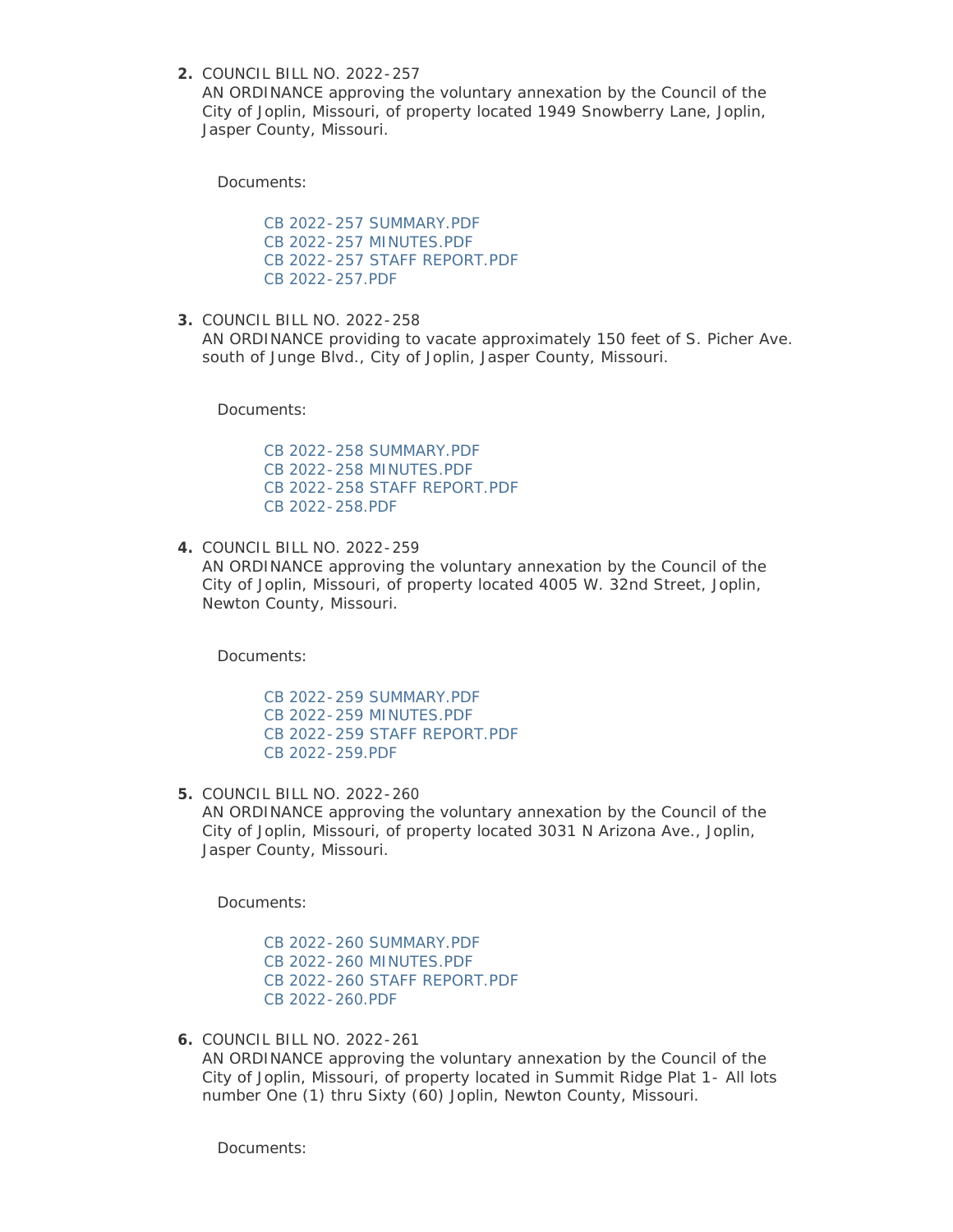[CB 2022-261 SUMMARY.PDF](http://www.joplinmo.org/AgendaCenter/ViewFile/Item/8433?fileID=50307) [CB 2022-261 MINUTES.PDF](http://www.joplinmo.org/AgendaCenter/ViewFile/Item/8433?fileID=50305) [CB 2022-261 STAFF REPORT.PDF](http://www.joplinmo.org/AgendaCenter/ViewFile/Item/8433?fileID=50306) [CB 2022-261.PDF](http://www.joplinmo.org/AgendaCenter/ViewFile/Item/8433?fileID=50308)

COUNCIL BILL NO. 2022-262 **7.**

AN ORDINANCE approving the voluntary annexation by the Council of the City of Joplin, Missouri, of property located 3110 S. Catnip Ln., Joplin, Jasper County, Missouri.

Documents:

[CB 2022-262 SUMMARY.PDF](http://www.joplinmo.org/AgendaCenter/ViewFile/Item/8434?fileID=50311) [CB 2022-262 MINUTES.PDF](http://www.joplinmo.org/AgendaCenter/ViewFile/Item/8434?fileID=50309) [CB 2022-262 STAFF REPORT.PDF](http://www.joplinmo.org/AgendaCenter/ViewFile/Item/8434?fileID=50310) [CB 2022-262.PDF](http://www.joplinmo.org/AgendaCenter/ViewFile/Item/8434?fileID=50312)

COUNCIL BILL NO. 2022-263 **8.**

AN ORDINANCE approving the voluntary annexation by the Council of the City of Joplin, Missouri, of property located Northeast Corner of S. Range Line Rd. and Saginaw Rd. Joplin, Jasper County, Missouri.

Documents:

[CB 2022-263 SUMMARY.PDF](http://www.joplinmo.org/AgendaCenter/ViewFile/Item/8435?fileID=50315) [CB 2022-263 MINUTES.PDF](http://www.joplinmo.org/AgendaCenter/ViewFile/Item/8435?fileID=50313) [CB 2022-263 STAFF REPORT.PDF](http://www.joplinmo.org/AgendaCenter/ViewFile/Item/8435?fileID=50314) [CB 2022-263.PDF](http://www.joplinmo.org/AgendaCenter/ViewFile/Item/8435?fileID=50316)

COUNCIL BILL NO. 2022-264 **9.**

AN ORDINANCE establishing grades and accepting the Final Plat of Drury 2nd Subdivision located at the Northeast Corner of S. Range Line Rd. and E. 36th St. City of Joplin, Jasper County, Missouri.

Documents:

[CB2022-264SUMMARY.PDF](http://www.joplinmo.org/AgendaCenter/ViewFile/Item/8439?fileID=50382) [CB 2022-264 MINUTES.PDF](http://www.joplinmo.org/AgendaCenter/ViewFile/Item/8439?fileID=50331) [CB 2022-264- FINAL PLAT.PDF](http://www.joplinmo.org/AgendaCenter/ViewFile/Item/8439?fileID=50330) [CB 2022-264 STAFF REPORT.PDF](http://www.joplinmo.org/AgendaCenter/ViewFile/Item/8439?fileID=50332) [2022-264.PDF](http://www.joplinmo.org/AgendaCenter/ViewFile/Item/8439?fileID=50329)

#### **Consent Agenda 8.**

1. Minutes Of March 21, 2022 City Council Meeting

Documents:

#### [MARCH 21, 2022.PDF](http://www.joplinmo.org/AgendaCenter/ViewFile/Item/8426?fileID=50279)

COUNCIL BILL NO. 2022-114 **2.**

AN ORDINANCE approving an Agreement and Work Authorization with Olsson in the not to exceed amount of One Hundred Fifty-Eight Thousand Eight Hundred and 00/100 dollars (\$158,800.00) for professional engineering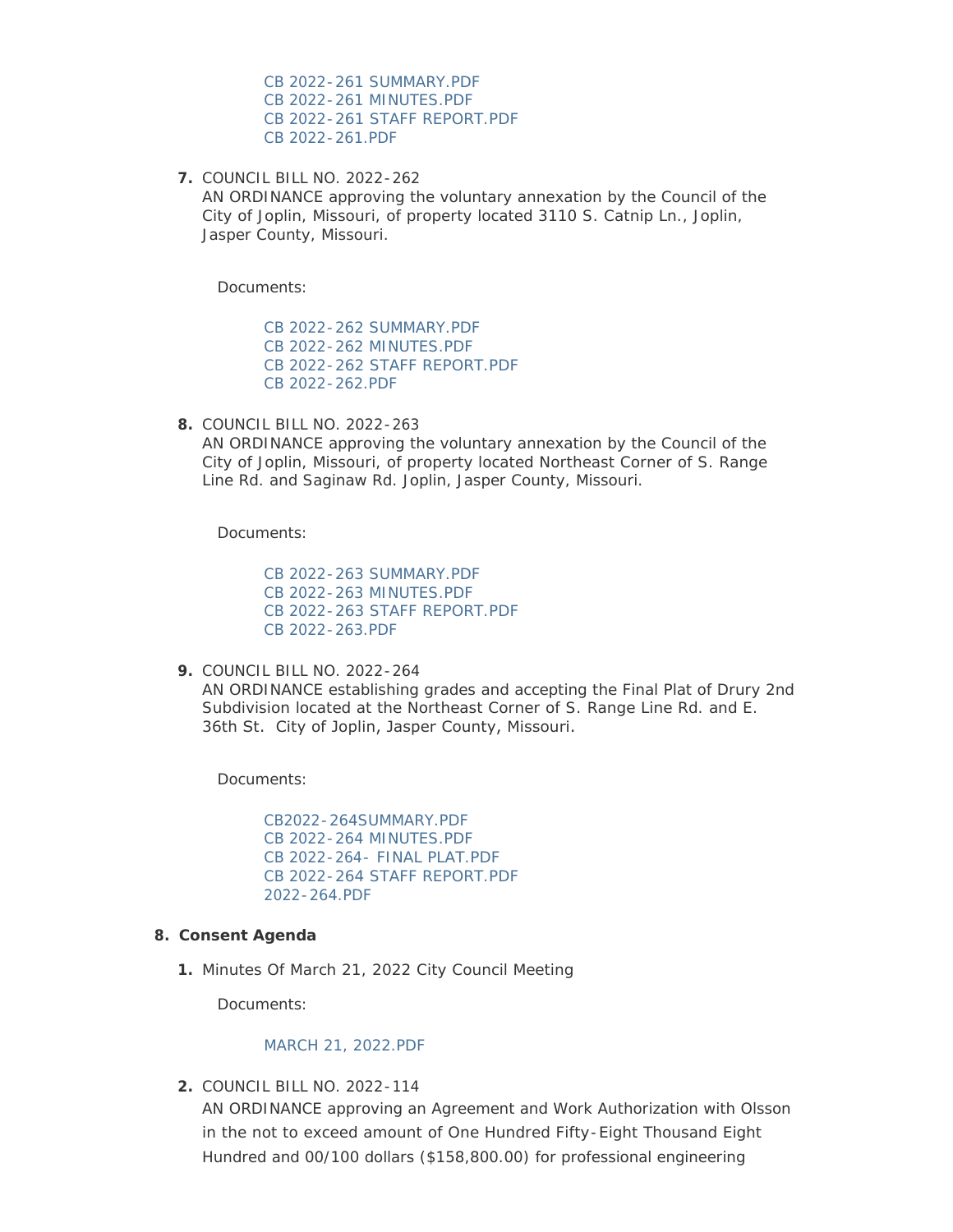services for the development of a Capital Improvements Program (CIP) Masterplan and authorizing the City Manager or his designee to execute the same by and on behalf of the City of Joplin.

Documents:

### [CB2022-114.PDF](http://www.joplinmo.org/AgendaCenter/ViewFile/Item/8415?fileID=50209)

COUNCIL BILL NO. 2022-115 **3.** AN ORDINANCE adopting parklet policies and procedures.

Documents:

## [CB2022-115.PDF](http://www.joplinmo.org/AgendaCenter/ViewFile/Item/8416?fileID=50210)

COUNCIL BILL NO. 2022-117 **4.**

AN ORDINANCE approving an Agreement and Work Authorization with CJW Transportation Consultants, LLC (CJW) in the not to exceed amount of One Hundred Ten Thousand One Hundred Fifty-One and 00/100 dollars (\$110,151.00) for professional engineering consulting services for the Joplin Signal System Study; and authorizing the City Manager or his designee to execute the same by and on behalf of the City of Joplin.

Documents:

## [CB2022-117.PDF](http://www.joplinmo.org/AgendaCenter/ViewFile/Item/8417?fileID=50211)

**Resolutions 9.**

## **Ordinances - Emergency 10.**

COUNCIL BILL NO. 2022-350 **1.**

AN ORDINANCE approving the contract by and between the City of Joplin and B&D Yardbuilders for the demolition of the structure(s) and clearing of lot area located at 2328 Main St. in the City of Joplin, Missouri, for Three Thousand Four Hundred and Four 00/100 Dollars (\$ 3,404.00); providing how the cost thereof shall be paid; how the assessment thereof shall be made; and containing an emergency clause.

Documents:

[CB 2022-350 SUMMARY.PDF](http://www.joplinmo.org/AgendaCenter/ViewFile/Item/8436?fileID=50319) [CB 2022-350 BID.PDF](http://www.joplinmo.org/AgendaCenter/ViewFile/Item/8436?fileID=50317) [CB 2022-350 PICTURES.PDF](http://www.joplinmo.org/AgendaCenter/ViewFile/Item/8436?fileID=50318) [CB 2022-350.PDF](http://www.joplinmo.org/AgendaCenter/ViewFile/Item/8436?fileID=50320)

COUNCIL BILL NO. 2022-351 **2.**

AN ORDINANCE approving the contract by and between the City of Joplin and B&D Yardbuilders for the demolition of the structure(s) and clearing of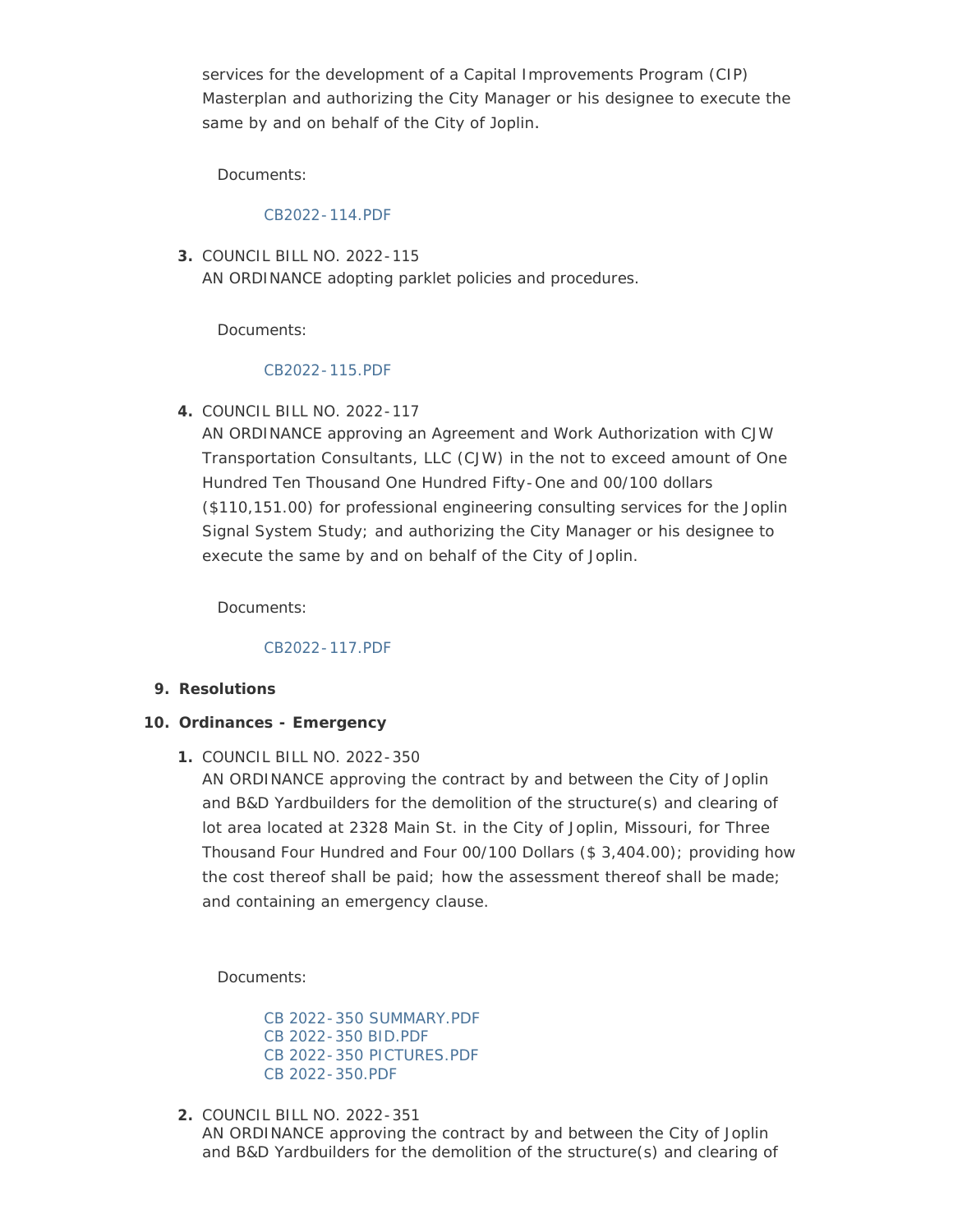lot area located at 323 N. Mineral Ave. in the City of Joplin, Missouri, for Three Thousand Four Hundred Four and 00/100 Dollars (\$ 3,404.00); providing how the cost thereof shall be paid; how the assessment thereof shall be made; and containing an emergency clause.

Documents:

[CB 2022-351 SUMMARY.PDF](http://www.joplinmo.org/AgendaCenter/ViewFile/Item/8437?fileID=50323) [CB 2022-351 BIDS.PDF](http://www.joplinmo.org/AgendaCenter/ViewFile/Item/8437?fileID=50321) [CB 2022-351 PICTURES.PDF](http://www.joplinmo.org/AgendaCenter/ViewFile/Item/8437?fileID=50322) [CB 2022-351.PDF](http://www.joplinmo.org/AgendaCenter/ViewFile/Item/8437?fileID=50324)

COUNCIL BILL NO. 2022-352 **3.**

AN ORDINANCE approving the contract by and between the City of Joplin and Gator Demolition for the demolition of the structure(s) and clearing of lot area located at 213 E 14TH St. in the City of Joplin, Missouri, for Three Thousand Eight Hundred and 00/100 Dollars (\$3,800.00); providing how the cost thereof shall be paid; how the assessment thereof shall be made; and containing an emergency clause.

Documents:

[CB 2022-352 SUMMARY.PDF](http://www.joplinmo.org/AgendaCenter/ViewFile/Item/8438?fileID=50327) [CB 2022-352 BIDS.PDF](http://www.joplinmo.org/AgendaCenter/ViewFile/Item/8438?fileID=50325) [CB 2022-352 PICTURES.PDF](http://www.joplinmo.org/AgendaCenter/ViewFile/Item/8438?fileID=50326) [CB 2022-352.PDF](http://www.joplinmo.org/AgendaCenter/ViewFile/Item/8438?fileID=50383)

COUNCIL BILL NO. 2022-509 **4.**

AN ORDINANCE approving the First Amendment to Cooperative Agreement among the City of Joplin, Missouri, the 32nd Street Place Community Improvement District, and Woodsonia Joplin, LLC; authorizing the City Manager to execute said Amendment on behalf of the City of Joplin; and containing an emergency clause.

Documents:

[CB 2022-509 SUMMARY FIRST AMENDMENT TO 32ND STREET PLACE](http://www.joplinmo.org/AgendaCenter/ViewFile/Item/8441?fileID=50359)  CID.PDF [CB 2022-509 ORDINANCE APPROVING AMENDMENT TO 32ND STREET](http://www.joplinmo.org/AgendaCenter/ViewFile/Item/8441?fileID=50358)  PLACE COOPERATIVE AGREEMENT.PDF [CB 2022-509 EXHIBIT A FIRST AMENDMENT TO COOPERATIVE](http://www.joplinmo.org/AgendaCenter/ViewFile/Item/8441?fileID=50357)  AGREEMENT.PDF [CB 2022-509 CID PUBLIC IMPROVEMENTS EXHIBIT.PDF](http://www.joplinmo.org/AgendaCenter/ViewFile/Item/8441?fileID=50356)

COUNCIL BILL NO. 2022-604 **5.**

AN ORDINANCE approving a Recruitment Incentive Program designed to attract police applicants, and containing an emergency clause.

Documents:

[SUMMARY ITEM 2022-604\\_RECRUITMENT INCENTIVE PROGRAM.PDF](http://www.joplinmo.org/AgendaCenter/ViewFile/Item/8428?fileID=50288) [RECRUITMENT INCENTIVE PROGRAM OVERVIEW - 2022.PDF](http://www.joplinmo.org/AgendaCenter/ViewFile/Item/8428?fileID=50284) [RECRUITMENT INCENTIVE PROGRAM AGREEMENT 2022.PDF](http://www.joplinmo.org/AgendaCenter/ViewFile/Item/8428?fileID=50286)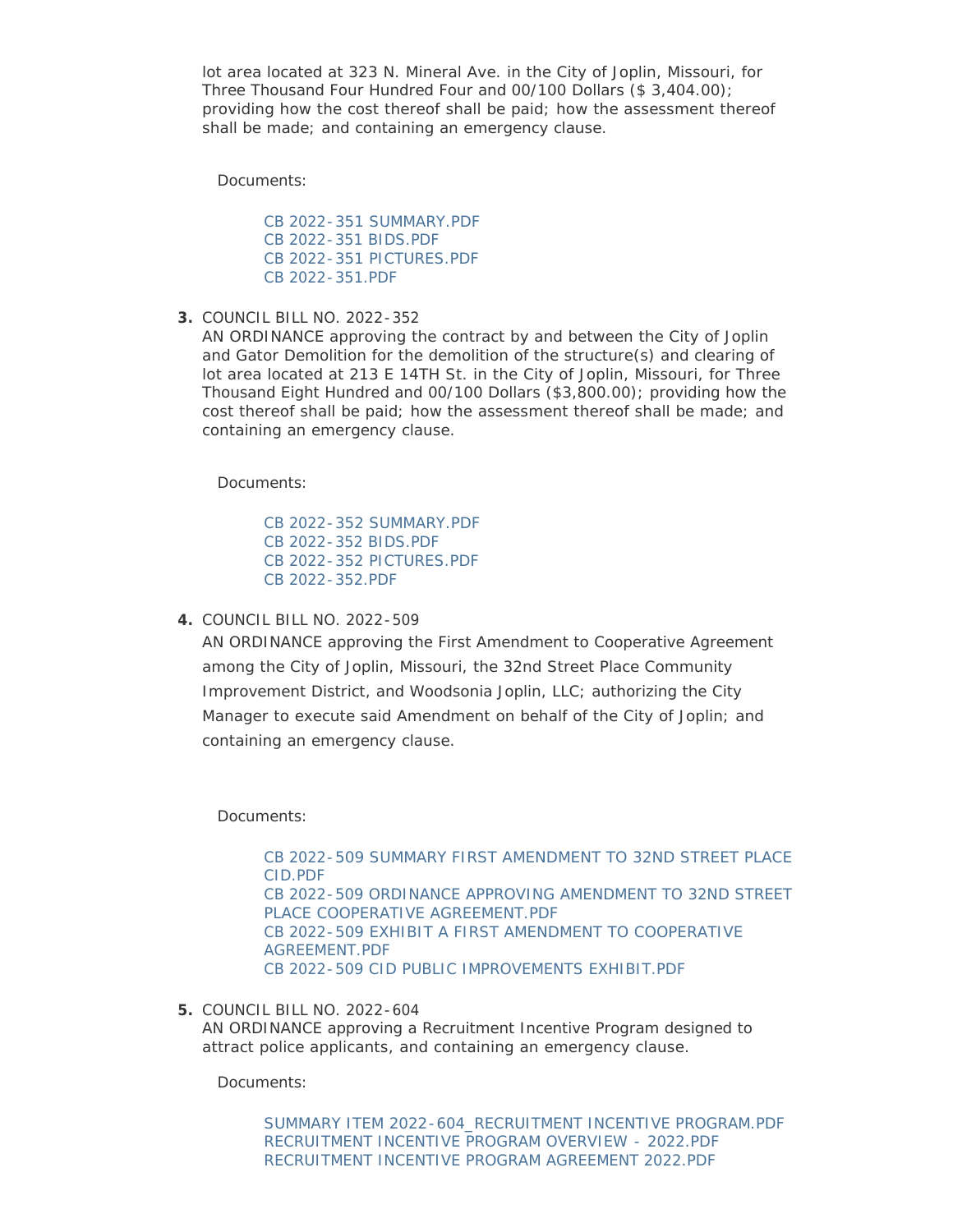### **Ordinances - First Reading 11.**

COUNCIL BILL NO. 2022-120 **1.**

AN ORDINANCE approving an Agreement with SFS Architecture in the not to exceed amount of One Hundred Ninety-Nine Thousand Eight Hundred Eighty and 00/100 dollars (\$199,880.00) for professional consulting services for the development of a City of Joplin Facilities Masterplan and authorizing the City Manager or his designee to execute the same by and on behalf of the City of Joplin.

Documents:

[CB2022-120SUMMARY.PDF](http://www.joplinmo.org/AgendaCenter/ViewFile/Item/8440?fileID=50384) [CB2022-120 SCORE SHEET.PDF](http://www.joplinmo.org/AgendaCenter/ViewFile/Item/8440?fileID=50351) [CB2022-120 SFS CONSULTANT AGREEMENT.PDF](http://www.joplinmo.org/AgendaCenter/ViewFile/Item/8440?fileID=50352) [CB2022-120 FACILITIES LIST.PDF](http://www.joplinmo.org/AgendaCenter/ViewFile/Item/8440?fileID=50355) [CB2022-120BILL.PDF](http://www.joplinmo.org/AgendaCenter/ViewFile/Item/8440?fileID=50385)

COUNCIL BILL NO. 2022-508 **2.**

AN ORDINANCE repealing Section 106-62, Plan Review and Permit Fees, Article III, Improvement Permits, of Chapter 106, Streets, Sidewalk and Other Public Places, of the Code of Ordinances of the City of Joplin and enacting in lieu thereof a new Section 106-62, Plan Review and Permit Fees, Article III, Improvement Permits, of Chapter 106, Streets, Sidewalks and Other Public Places, of the Code of Ordinances of the City of Joplin to implement certain fee changes; and setting a date when this Ordinance shall become effective.

Documents:

[CB 2022-508 SUMMARY CHAPTER 106 STREETS SIDEWALKS OTHER](http://www.joplinmo.org/AgendaCenter/ViewFile/Item/8427?fileID=50281)  PUBLIC PLACES CODE FEE CHANGES.PDF [CB 2022-508 CHAPTER 106 STREETS SIDEWALKS AND OTHER](http://www.joplinmo.org/AgendaCenter/ViewFile/Item/8427?fileID=50282)  PUBLIC PLACES FEE CHANGES PDF

COUNCIL BILL NO. 2022-603 **3.**

AN ORDINANCE approving an UPGRADE agreement by and between the City of Joplin and Central Square Technologies, LLC., to cover the annual software payment and related conversion fees for the Public Safety software and related systems as budgeted in the Annual Budget of the City of Joplin for the Fiscal Year 2021-2022 as adopted by Council Bill 2021-523 on October 18, 2021.

Documents:

[CB2022-603SUMMARY.PDF](http://www.joplinmo.org/AgendaCenter/ViewFile/Item/8366?fileID=50283) [JOPLIN POLICE DEPARTMENT PRO AGREEMENT \(HYBRID\) V1.1](http://www.joplinmo.org/AgendaCenter/ViewFile/Item/8366?fileID=49579)  2.28.22 CLEAN COPY.PDF [JOPLIN POLICE DEPARTMENT DEMS AGREEMENT V1.1 2.28.22 CLEAN](http://www.joplinmo.org/AgendaCenter/ViewFile/Item/8366?fileID=49578)  COPY.PDF [CB2022-603 COJ CENTRAL SQUARE UPGRADE TO PROSUITE.PDF](http://www.joplinmo.org/AgendaCenter/ViewFile/Item/8366?fileID=49638)